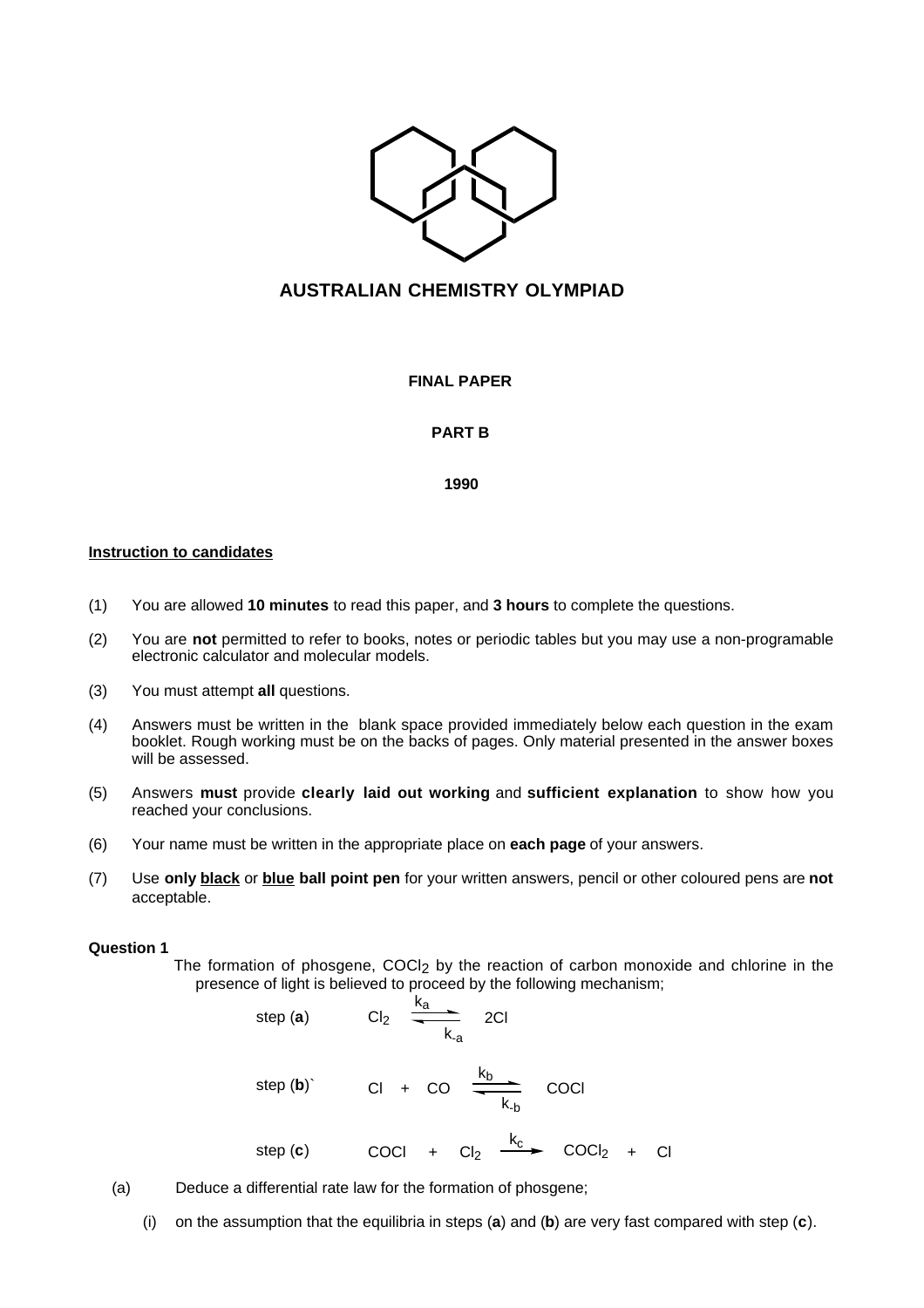- (ii) by making the steady state approximation for the reactive intermediates.
- (b) Using the rate law obtained in part (i) apply the isolation method to obtain the half life for the consumption of chlorine  $(Cl<sub>2</sub>)$  as a function of chlorine  $(Cl<sub>2</sub>)$  concentration.

### **Question 2**

- The reduction of a 4-substituted cyclic ketone **A** yields a mixture of liquid isomeric compounds **B** and **C** (with composition of 76.00% C and 12.75% H and density  $d_4^{30} = 0.9092$  gcm<sup>-3</sup>) which during dehydration form one product **D**.
- Dehydrogenation of compound **D** in the presence of palladium gives the product **E**. Product **E** forms the basis of an important two-stage industrial synthesis to form compounds **F** (M = 94.114 gmol-1) and **G**, the reaction conditions are shown in the following equation.

$$
E \quad \frac{(1)}{O_2 \,, \Delta} \qquad \frac{(2)}{H_3 O^+ \,, \Delta} \qquad F \quad + \quad G
$$

Product **G** undergoes the iodoform reaction and shows only one signal in 1H NMR spectrum.

- (i) Give the formulas of products **A** - **G** and all possible constitutional isomers of the compound **G**.
- (ii) Determine the composition of the mixture of compounds **B** and **C**, assuming additivity, when the densities d<sup>30</sup> <sup>4</sup> , of the more stable isomer **B** and less thermodynamically stable isomer **C** are 0.9073 and 0.9120 gcm<sup>-3</sup> respectively.
- (iii) Give the energetically favoured conformation of molecules of the compounds **A C** taking into consideration spatial repulsive interaction.

#### **Question 3**

An element **A** is mixed with fluorine in a molar ratio 1:9 at room temperature and high pressure (ca. 1 MPa). Upon heating to 900<sup>o</sup>C three compounds **B**, **C**, and **D** are formed. All three products are crystalline solids with melting points below 150°C. The fluorine content of C is found to be 36.7% and that of D 46.5% (by weight).

When **B** is treated with anhydrous HOSO<sub>2</sub>F at -75<sup>o</sup>C, a compound **E** is formed:

 $B + HOSO_2F \longrightarrow E + HF$ 

- **E** is a crystalline solid which is stable for weeks at 0°C, but decomposes in days at room temperature.
- The electron density distribution of **E** (the electron density map of **E**), which is obtained through X-ray diffraction studies, is shown on two intersecting, mutually perpendicular planes (see enclosed). These planes are arbitrarilly marked as X-Y and X-Z planes. The numbers indicated on these maps relate to the electron density in the neighbourhood of the atoms of **E** as a function of the spatial coordinates. The maxima of the electron density found in these maps coincide with the locations of the atoms. The values of the maxima are approximately proportional to the number of electrons in the atom in question. The cartesian coordinate axes are indicated on both planes. All significant electron density is shown on these maps.
- (a) Show clearly where the maxima lie by drawing the contour curves around the maxima, that is connecting points of approximately equal electron densities. Label each maximum to show the identities of the atoms in **E**.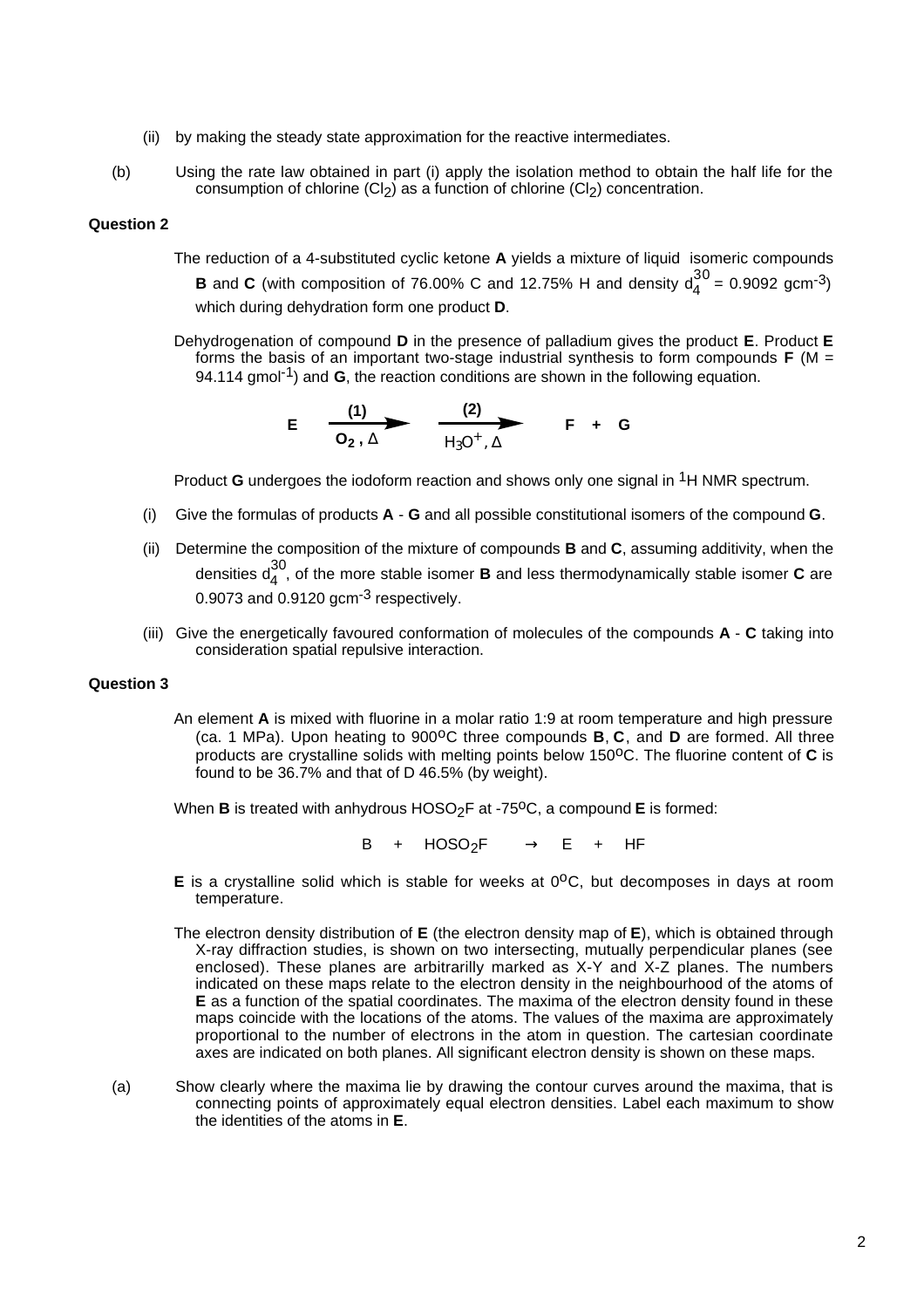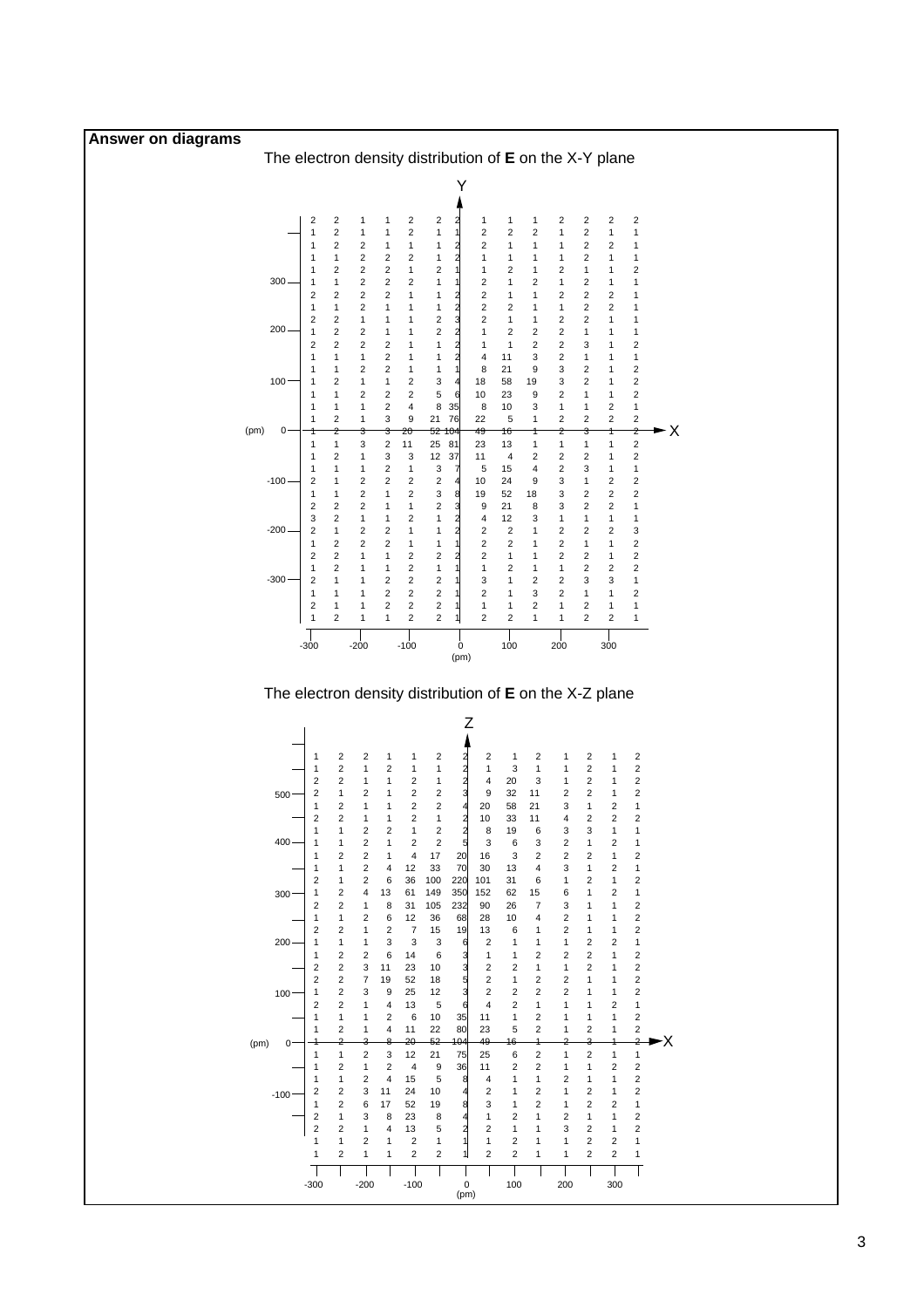- (b) For confirmation, the relative atomic mass of **A** was determined as follows: When 450.0 mg of **C** was treated with an excess of mercury, 53.25 cm<sup>3</sup> of **A** was liberated at a pressure of 101.3 kPa at a temperature of 25°C. Calculate the relative atomic mass of **A**.
- (c) Identify **A**, **B**, **C**, **D** and **E**.
- (d) Use the valence shell electron-pair repulsion theory (VSEPR) to propose electron-pair geometries for **B** and **C**. Using the two electron density maps, sketch the molecular geometry of **E**.
- (e) The original mixture of **B**, **C** and **D** was hydrolysed in water. When **B** is hydrolysed, **A** and oxygen are liberated, and aqueous hydrogen fluoride is formed. When **C** is hydrolysed **A** and O<sub>2</sub> (in a molar ratio of 4:3) are liberated, and an aqueous solution of the oxide  $AO_3$  and hydrogen fluoride are formed. The hydrolysis of **D** produces an aqueous solution of AO<sub>3</sub> and hydrogen fluoride.

Write the equations for the three hydrolysis reactions.

f) The composition of the mixture of **B**, **C** and **D** was determined by carrying out the hydrolysis quantitatively. Upon treating a sample of the mixture with water,  $60.2 \text{ cm}^3$  of gas was liberated (measured at 290K and 100 kPa). It was found that oxygen content by volume of this gas was 40.0%. The amount of AO<sub>3</sub> which is dissolved in water was analysed by titration with aqueous FeSO<sub>4</sub> solution which has the concentration of 0.100 molL<sup>-1</sup>. The titration requirded 36.0cm<sup>3</sup> of the FeSO<sub>4</sub> solution. During the titration Fe<sup>2+</sup> is oxidized to Fe<sup>3+</sup> and  $A\overrightarrow{O}_3$  is reduced to **A**. Calculate the composition (% by moles) of the original mixture of **B**, **C** and **D**.

# **Question 4**

- In order to accurately measure the pH of a test solution, a potentiometric (ie zero current) electrochemical cell was employed which contained two electrodes:
- (i) a silver/ silver chloride reference electrode, filled with 3.5M KCl solution, and
- (ii) a glass-membrane pH electrode whose response to pH is given by

$$
E = E_{glass}^{\circ} \cdot \frac{RT}{F} pH
$$

Where the potentials have units of volts.

- (a) Write down an expression which relates the measured cell potential to pH and to the concentration of KCl in the reference electrode.
- (b Calculate  $\mathsf{E}_{\mathsf{glass}}^{\degree}$  .
- (c) In practice, the KCl used to fill the reference electrode is never perfectly pure. If a commercial sample of KCl, containing 1% KBr, was used to prepare the 3.5M "KCl" solution, calculate the error that this impurity caused in measurement of the pH of the pH 7 buffer.
- (d) What eror is introduced if the KCl contained 0.1% KBr?

**Data:** (at 25<sup>°</sup>C) 
$$
E_{Ag^+;Ag}^{\circ}
$$
 = 0.2046V  
\n $K_{sp(AgCl)} = 1.78 \times 10^{-10}$   
\n $K_{sp(AgBr)} = 5.25 \times 10^{-13}$   
\n $F = 96487 \text{ C/mol}$   
\nR = 8.314 J/Kmol